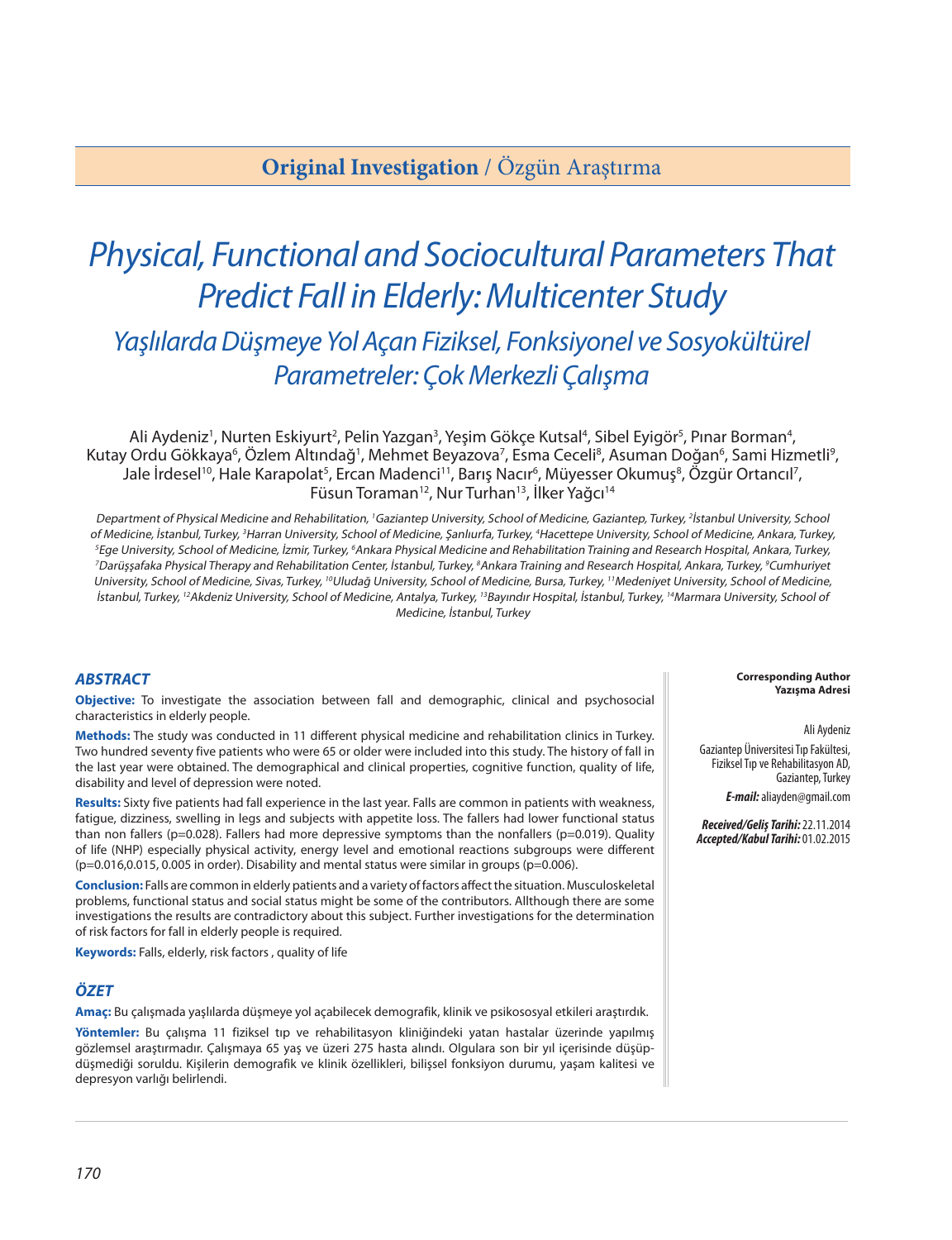**Bulgular:** Altmış beş hasta son bir yıl içerisinde düşmüştü. Güçsüzlük, bitkinlik baş dönmesi olanlarda bacaklarda şişlik ve baş dönmesi olanlarda düşme daha sık bulundu. Düşme deneyimi olanların fonksiyonel durumu olmayanlara göre daha düşük (p:0.028), depresif semptomları daha fazla (p=0.019) ve NHP ile ölçülen yaşam kalitesinin fiziksel aktivite, enerji düzeyi ve emosyonel reaksiyon subgrupları daha kötüydü (p= 0.016,0.015,0.005). Yetiyitimi ve mental durum gruplarda benzerdi (p=0.006).

**Sonuçlar:** Yaşlılarda düşmeye sık rastlanır ve bir dizi etmenler bu duruma yol açabilir. Kas-iskelet sistemi sorunları, fonksiyonel durum ve sosyal durum bunlardan birkaçıdır. Bu konuda çalışmalar olsa da sonuçları çelişkilidir. Bu nedenle yaşlılarda düşmeye yol açan risk etmenlerinin belirlenmesi amacıyla ileri araştırmalara gereksinim olduğu kanısındayız.

**Anahtar sözcükler:** Düşme, yaşlı, risk etmenleri, yaşam kalitesi

#### **Introduction**

Falls are a major health problem and often cause serious injuries (especially fracture of proximal femur) which leads longstanding pain, functional impairment, disability and mortality (1-3). Incidence of fall is increasing strongly with age and 30 % of elderly have at least one fall worldwide (4-5). A successful aging requires proper function, psychological well-being and social integration.

Determining the factors to fall risk seems essential especially for physicians for appropriate treatment and rehabilitation. Previously numerous factors were reported as associated with fall risk among the elderly. Increased age, muscle weakness, balance and gait problems, poor vision, cognitive and functional impairment and other comorbidities such as dementia, depression are risk factors for falling in elderly (6-7). However, all of the risk factors for falls have not been identified sufficiently in order to prepare efficient prevention programmes (8).

Among older people mobility impairment is widely reported and may lead limitation in physical activity and decrease quality of life (QOL) (9-10). This can also lead to depression, feelings of helplessness and social isolation (1). This vicious circle may be hazardous for the elderly. Supervised and individually tailored exercise programme and proper assistive device use may improve balance and proprioception of the elderly (11).

Some sociocultural variables also contribute this problem (7,12). Inadequate food intake is common in elderly because of alterations in smell, taste, mental status, medications etc. Poor nutrition may lead sarcopenia and weakness of the muscles and predispose to fall risk (13).

The purpose of this multicentric cross-sectional study was to determine the relationship between falls and demographic characteristics, clinical variables, psychosocial properties as well as QOL of the elderly patients.

### **Methods**

This cross-sectional observational study was conducted over a 15-month period among elderly individuals 65 years and over, who were hospitalized in clinics of physical medicine and rehabilitation units in 11 health centers. The study was conducted in accordance with ethical standards of Helsinki Declaration, approved by the Ethics Committee of Clinical Research. Informed consent was obtained from each participant.

A total of 275 patients participated into this study. An investigator applied a questionnaire in order to obtain information on demographic variables including age, gender, living style and educational level.

A comprehensive geriatric assessment were performed by the responsible physician of each center. Functional level of the patients, the presence of osteoporosis, deformities in upper, lower extremities and in the body, concomitant diseases, walking difficulty and use of assistive devices were noted.

The history of incident fall in the previous year was obtained from all participants. A fall was defined as unintentionally coming to the ground or some lower level, excluding the consequence of sustaining a violent blow, loss of conciousness or sudden unset of paralysis, such as during a stroke or epileptic seizure (14). Specific risk factors for falling comprising disability, depression status, cognitive functions, musculoskeletal pain and QOL of the patients were also recorded.

Functional level was graded from 1 (only daily activities) to 6 (heavy sports at least once a week). Cognitive functions of the patients were assessed by minimental state examination (MMSE) (15). The Turkish validation was done by Keskinoglu et al. (16) The total score of MMSE is 30 and scores <24 indicate cognitive impairment. The level of depression was assessed using the short form of Geriatric Depression Scale (GDS15) also known as Yesavage depression scale which includes 15 items questionnaire (17). Score ≥5 suggest depressive symptoms and scores >10 suggest definite depression in this questionnaire. Turkish validation was performed by Ertan et al. (18). The disability of the subjects was assessed by using 19-items self reported physical function questionnaire also known as self reported disability (SRD). SRD contains 5 major subgroups including activity of daily living, general physical activities, leisure and social activities and lower limb mobility (19).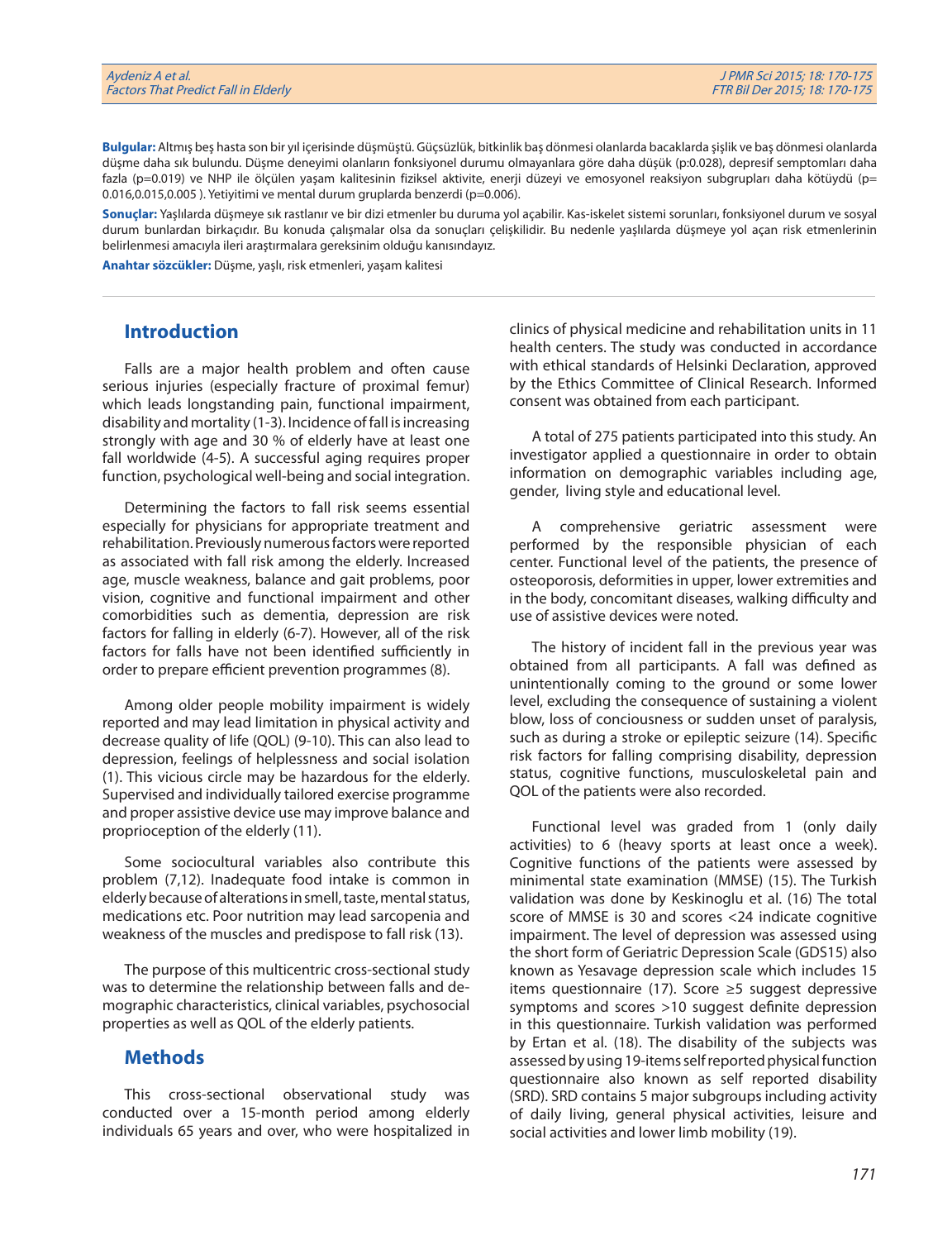Turkish version of Nottingham Health Profile (NHP) was used to assess the QOL. NHP measures functional ability, pain, sleep, energy, emotional problems, and participation (work and social activities). Each subheading is scored ranging from 0 to 100, higher scores indicating the deterioration of QOL (20).

The demographical and clinical properties, and specific risk factors were compared in patients with history of falling and non-fallers.

Univariable logistic regression analysis was implemented for numeric variables (age, height, BMI and functional status etc). Pearson's Chi-square or *Fisher's* exact tests were used for association between fall and categorical variables. Determining the most important predictors which discriminate fallers from non-fallers was evaluated by Multiple Logistic Regression analysis. Any variable whose univariable test had a p value <0.25 was accepted as a candidate for the multivariable model along with all variables of known clinical importance. Odds ratio, 95% confidence intervals for each independent variable were also calculated. p<0.05 was accepted as statistically significant.

### **Results**

A total of 275 patients (207 female and 68 male) were included to the study. Three patients were excluded from the study because of distortion analysis. Table 1 indicates the demographic characteristics of the participants. Of these 272 patients, 65 had fall experience in the last year. The level of income is significantly associated with history of fall but education level, marital status, gender, living style, social security are not statistically different between groups (p<0.05) (Table 1). When fall history was compared between two age groups (65-75 and ≥75) no significant difference was determined (p>0.05).

Walking diffuculty may contribute fall risk. When we classify the groups  $1=$  walking without diffuculty;  $2=$ diffuculties in spite of assistive device use and 3= diffuculty with walking but no device use, the fall percentage in groups are 27.7%, 26.1% and 32.3% in order. There are no significant difference between groups. ( $p= 0.103$ , 0.071 and 0.978 in order) .

The clinical findings, concomitant diseases and conditions according to falls are shown in Table 2. As indicated the patients who had deformity in upper extremity and lower extremity and spine had a greater fall experience in last year. Also falls were common in patients with weakness, fatigue, dizziness, swelling in legs and subjects with decresed appetite.

When we compare the functional levels; the fallers had lower functional status and the difference is significant (p=0.028).

The mean scores of SRDI, GDS15, NHP, pain and MMSE were given in Table 3.Fallers had more depressive symptoms than the nonfallers (p=0.019). There is no significant difference between the two groups about SRDI and MMSE (p=0.729¸and 0.589). But there were significant difference between fallers and non fallers with respect to QOL scored by NHP especially physical activity, energy level and emotional reactions subgroups (p=0.016, 0.015, 0.005 in order).

### **Discussion**

Researches have identified many risk factors that contribute falling of elderly. Fall preventive strategies can be developed once the risk factors for falling are established (1-3). In the present study, we evaluated various intrinsic risk factors for fall in elderly patients who were hospitalized in rehabilitation clinics.

Although age is independent risk factor for falling especially after age 90 we didn't find any association between fall risk age group and education level. This may be due to our population was between age group 65-75 mostly (21,22).

**Table 1. The sociodemographic characteristics of the patients.**

| Sociodemographic<br>characteristics | <b>Nonfallers</b><br>$(n=207)$ | Faller (n=65) | p-value |
|-------------------------------------|--------------------------------|---------------|---------|
| Gender                              |                                |               | 0.065   |
| Female                              | 152 (73.4%)                    | 55 (84.6%)    |         |
| Male                                | 55 (26.6%)                     | 10 (15.4%)    |         |
| <b>Marital status</b>               |                                |               | 0.450   |
| Married                             | 130 (64.0%)                    | 44 (69.8%)    |         |
| Single                              | $1(0.5\%)$                     | $1(1.6\%)$    |         |
| Widowed/divorced                    | 72 (35.5%%)                    | 18 (28.6%)    |         |
| Level of income                     |                                |               | 0.022   |
| Bottom wage                         | 40 (21.3%)                     | 22 (36.7%)    |         |
| Middle                              | 106 (56.4%)                    | 33 (55.0%)    |         |
| High                                | 34 (18.1%)                     | $3(5.0\%)$    |         |
| Very high                           | $8(4.3\%)$                     | 2(3.3%)       |         |
| <b>Living style</b>                 |                                |               | 0.527   |
| Alone                               | 43 (21.6%)                     | 17 (26.2%)    |         |
| With a spouse                       | 64 (32.2%)                     | 24 (36.9%)    |         |
| With their children                 | 91 (45.7%)                     | 24 (36.9%)    |         |
| Nursing home                        | $1(0.5\%)$                     |               |         |

*†: Chi-square test.*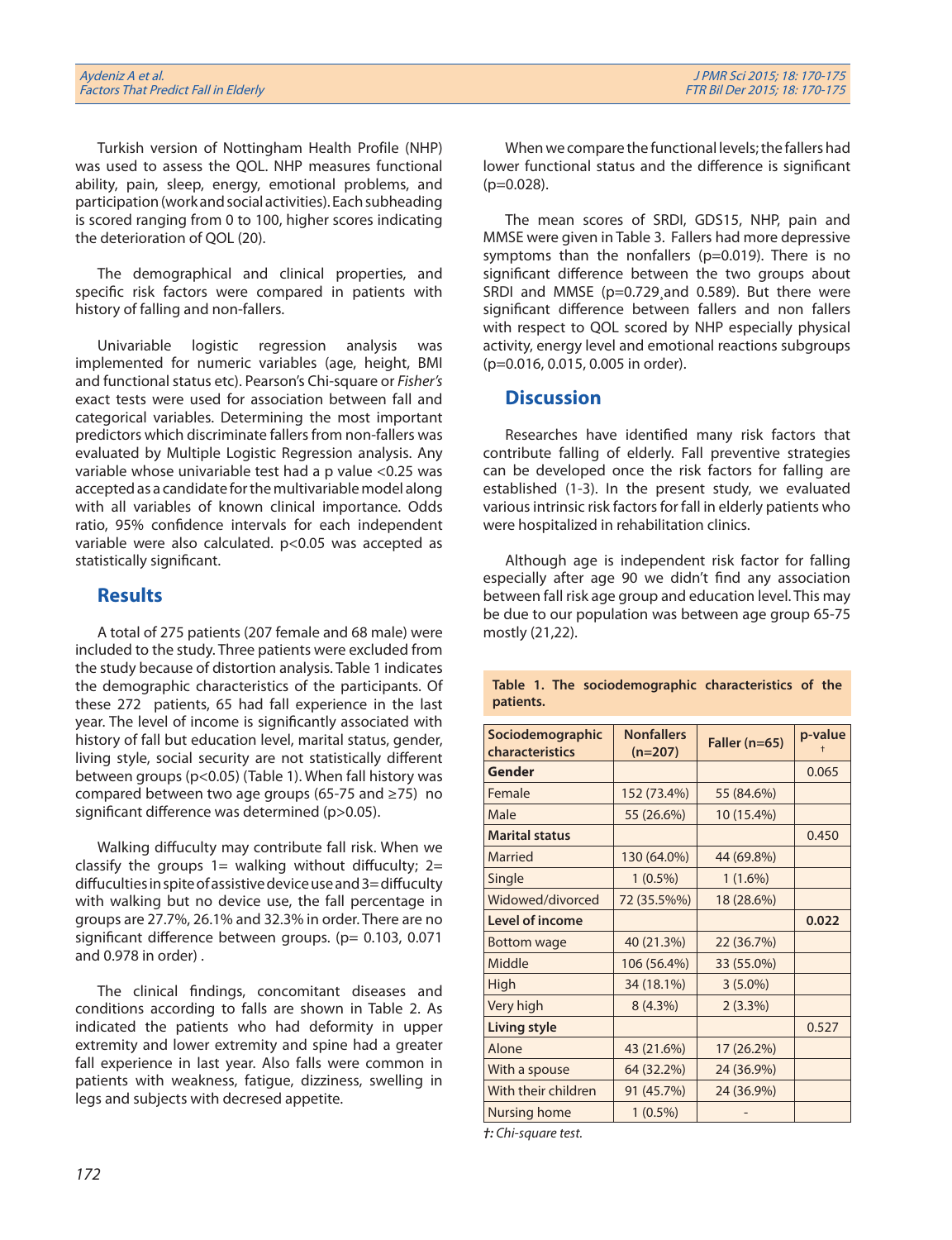| <b>Variables</b>             | <b>Nonfallers</b> | <b>Fallers</b> | p value              |  |  |  |  |
|------------------------------|-------------------|----------------|----------------------|--|--|--|--|
|                              | $(n=207)$         | $(n=65)$       |                      |  |  |  |  |
| Sleep disturbance            | 97 (46.9%)        | 37 (56.9%)     | $0.157$ <sup>+</sup> |  |  |  |  |
| Deformity upper<br>extremity | 27 (13.0%)        | 17 (26.2%)     | $0.012^{+}$          |  |  |  |  |
| Deformity lower<br>extremity | 45 (21.7%)        | 25 (38.5%)     | 0.007 <sup>†</sup>   |  |  |  |  |
| Spine deformity              | 45 (21.7%)        | $0.014^{+}$    |                      |  |  |  |  |
| <b>Concomitant diseases</b>  |                   |                |                      |  |  |  |  |
| Hypertension                 | 144 (69.6%)       | 44 (67.7%)     | $0.776^{+}$          |  |  |  |  |
| Neurologic diseases          | 21 (10.1%)        | 8 (12.3%)      | $0.622^{+}$          |  |  |  |  |
| <b>Stroke</b>                | 17 (8.2%)         | 8 (12.3%)      | $0.319^{+}$          |  |  |  |  |
| Eye problems                 | 54 (26.1%)        | 17 (26.2%)     | $0.991+$             |  |  |  |  |
| Vascular diseases            | 10 (4.8%)         | $2(3.1\%)$     | 0.737 <sup>‡</sup>   |  |  |  |  |
| Diffuse body pain            | 103 (49.8%)       | 37 (56.9%)     | $0.313^{+}$          |  |  |  |  |
| Weakness                     | 128 (61.8%)       | 52 (80.0%)     | $0.007$ <sup>+</sup> |  |  |  |  |
| Fatigue                      | 135 (65.2%)       | 51 (78.5%)     | $0.045^{+}$          |  |  |  |  |
| Loss of appetite             | 42 (20.3%)        | 25 (38.5%)     | $0.003+$             |  |  |  |  |
| Joint pain                   | 156 (75.4%)       | 55 (84.6%)     | $0.119^{+}$          |  |  |  |  |
| Headache                     | 61 (29.5%)        | 23 (35.4%)     | 0.368 <sup>†</sup>   |  |  |  |  |
| <b>Dizziness</b>             | 61 (29.5%)        | 28 (43.1%)     | $0.041$ <sup>+</sup> |  |  |  |  |
| <b>Balance impairment</b>    | 76 (36.7%)        | 32 (49.2%)     | $0.072^{+}$          |  |  |  |  |
| <b>Memory loss</b>           | 109 (52.7%)       | 37 (56.9%)     | $0.547$ <sup>+</sup> |  |  |  |  |
| <b>Decreased vision</b>      | 108 (52.2%)       | 41 (63.1%)     | $0.123^{+}$          |  |  |  |  |
| <b>Hearing loss</b>          | 81 (39.1%)        | 34 (52.3%)     | $0.061+$             |  |  |  |  |
| Swelling in legs             | 36 (17.4%)        | 23 (35.4%)     | 0.002 <sup>†</sup>   |  |  |  |  |

**Table 2. Distribution of diseases and symptoms according to fall history.**

There are studies that claim assistive devices (mobility aids) may reduce fall risk (23). Dean et al, (24) reported some benefits of assistive device for functional improvement. However, we determined no significant difference between two groups when fall risk is considered. This might be due to improper use or prescribing of these devices (25). At the same time people who use these devices tend to be single, poorer and more frail.

As the years passed by, sarcopenia and advanced phase muscle weakness may occur and this interfere activities of daily living. Muscle strength is associated with lower extremity performance. Neurodegenerative diseases, inadequate nutrition disuse, age related changes contribute sarcopenia and muscle weakness in elderly (26,27). We also determined significant association between fall experience and weakness and fatigue. Recently, Jeejeebhoy (28) reported that fatigue sarcopenia and cachexia may often overlap and share similar pathophysiologic mechanisms.

As the years passed posture and some skeletal deformities occur due to concomitant diseases such as osteoporosis or osteoarthritis. These deformities affect posture and interfere with the balance of the individual (29). We also determined positive relation between deformities (upper, lower extremities and spine) and fall history.

In old ages people have lower functional activity because of fear, lack of motivation and concomitant diseases and muscle weakness and fatigue etc. (30,31). Exercises may improve muscle strength, speed and

| <b>Variables</b>           | Nonfallers (n=207) |        | Faller ( $n=65$ ) |             |        | $p = value$ | <b>OR (95 CI)</b> |                      |
|----------------------------|--------------------|--------|-------------------|-------------|--------|-------------|-------------------|----------------------|
|                            | Mean               | st dev | Range             | <b>Mean</b> | st dev | Min-max     |                   |                      |
| <b>SRDI</b>                | 8.78               | 2.88   | $0 - 12$          | 8.65        | 2.43   | $1 - 12$    | 0.729             | $0.983(0.890-1.085)$ |
| GDS15                      | 6.28               | 3.51   | $0 - 15$          | 7.48        | 3.51   | $1 - 15$    | 0.019             | 1.099 (1.016-1.190)  |
| <b>MMSE</b>                | 25.07              | 4.75   | $10 - 30$         | 25.48       | 5.82   | $3 - 30$    | 0.589             | 1.017 (0.957-1.080)  |
| NHP (subgroups)            |                    |        |                   |             |        |             |                   |                      |
| Pain                       | 59.87              | 28.97  | $0 - 100$         | 65.50       | 28.01  | $0 - 100$   | 0.173             | 1.007 (0.997-1.017)  |
| <b>Physical activity</b>   | 58.79              | 23.57  | $0 - 100$         | 66.98       | 22.20  | $0 - 100$   | 0.016             | 1.016 (1.003-1.029)  |
| <b>Energy level</b>        | 62.19              | 40.79  | $0 - 100$         | 76.56       | 33.30  | $0 - 100$   | 0.015             | 1.010 (1.002-1.018)  |
| Sleep                      | 41.78              | 35.46  | $0 - 100$         | 49.69       | 36.16  | $0 - 100$   | 0.122             | 1.006 (0.998-1.014)  |
| Social isolation           | 25.80              | 31.33  | $0 - 100$         | 31.07       | 33.67  | $0 - 100$   | 0.253             | 1.005 (0.996-1.014)  |
| <b>Emotional reactions</b> | 36.04              | 34.45  | $0 - 100$         | 50.20       | 33.96  | $0 - 100$   | 0.005             | 1.012 (1.003-1.020)  |
| <b>Total</b>               | 46.94              | 22.35  | $0 - 100$         | 55.88       | 21.32  | 2.38-100    | 0.006             | 1.018 (1.005-1.032)  |

**Table 3. Clinical Indeces and fall risk.**

*SRDI: Self reported disability index, Yesavage: Yesavage depression scale, MMSE: Mini mental state examination, NHP: Nothingham health profile.*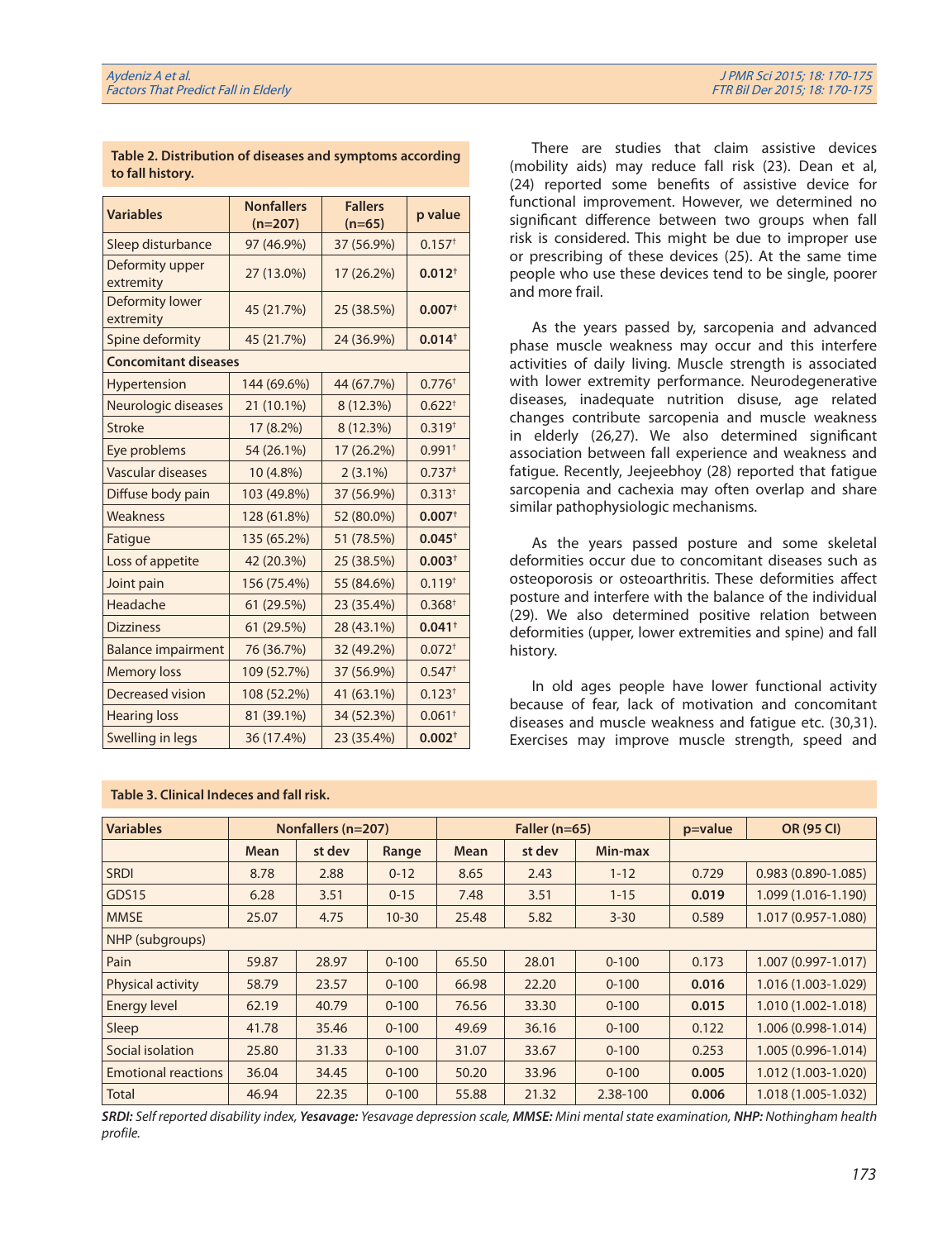balance in elderly. We determined a positive association between exercises status of the participants and fall history.

Advanced age and concomitant problems leads distortion in QOL (5-7). NHP is an efficient scoring system for QOL and clinical applicity is easy. So we applied the NHP. The total NHP and physical activity, fatigue, emotional status subgroups significantly associated with fall risk. The results support the report of patients about musculoskeletal findings and exercises habit.

Cognitive system have a critical role for proper interaction with the environment. Especially gait and balance are affected by cognitive system but also medications and neurovascular instability contribute the fall tendency (32,33). We didn't find any significant association between cognitive status scored by MMSE and fall experience. The fallers and nonfallers have mostly mild cognitive impairment. As in the literature the subgroups of the cognitive impairment should be investigated for proper to come in a conclusion (34,35). Also cognitively impaired individuals may have better nursery services or family support in our region.

Depression is associated with falls in elderly. We also determined a significant association between fall and depression which was evaluated by GDS15. Although the etiology is not clear it is associated with chronic pain, lower socioeconomic status, disability and co-morbiditiy (36,37). Emotional status scored by NHP may give a hind about the depressive symptoms that was found correlated with fall risk. The evaluation of depression seems essentials for falls and other geriatric syndromes.

Nutritional status correlate psychological stress, muscle weakness, cognitive status and functional level (38).Vitamin D improve muscle strength at the same time stabilize postural equilibrium via decreasing reaction time. Another interesting finding of our search is no correlation with fall and nutritional status of the patients. This can be explained wide-spread nutrition deficiency in our country.

Disability and fall risk widely studied and found correlated. But the disability evaluated by SRDI should be done preclinical or before fall experience. We performed the questionnaire when the patients were hospitalized. So no difference was found between groups. This is limitation of our study.

This study is a multicentric and comprehensive risk determination study for fall in elderly. The establishment of risk factors may be the first step for prevention of falling and their hazaourds results in Turkey and other countries.

## **References**

- 1. Kannus P, Sievänen H, Palvanen M, et al. Prevention of falls and consequent injuries in elderly people. Lancet 2005;366:1885-93.
- 2. Rubenstein LZ. Falls in older people: epidemiology, risk factors and strategies for prevention. Age Ageing 2006;35:37-41.
- 3. Kuo HK, Leveille SG, Yen CJ, et al. Exploring how peak leg power and usual gait speed are linked to late-life disability: data from the National Health and Nutrition Examination Survey (NHANES), 1999-2002. Am J Phys Med Rehabil 2006;85:650-8.
- 4. Rantanen T, Avlund K, Suominen H, et al. Muscle strength as a predictor of onset of ADL dependence in people aged 75 years. Aging Clin Exp Res 2002:14;10-5.
- 5. Muir SW, Berg K, Chesworth B, et al. Quantifying the magnitude of risk for balance impairment on falls in community-dwelling older adults: a systematic review and meta-analysis. J Clin Epidemiol 2010;63:389-406.
- 6. Mitty E, Flores S. Fall prevention in assisted living: assessment and strategies. Geriatr Nurs 2007;28:349-57.
- 7. Rubenstein LZ, Powers CM, MacLean CH. Quality indicators for the management and prevention of falls and mobility problems in vulnerable elders. Ann Intern Med 2001; 135:686-93.
- 8. Rao SS. Prevention of falls in older patients. Am Fam Physician 2005;72:81-8.
- 9. Skelton DA, Beyer N. Exercise and injury prevention in older people. Scand J Med Sci Sports 2003;13:77-85.
- 10. Coimbra AM, Ricci NA, Coimbra IB, et al. Falls in the elderly of the Family Health Program. Arch Gerontol Geriatr 2010;51:317-22.
- 11. Shumway-Cook A, Ciol MA, Hoffman J, et al. Falls in the Medicare population: incidence, associated factors, and impact on healthcare. Phys Ther 2009;89:324-32.
- 12. Kinney JM. Nutritional frailty, sarcopenia and falls in the elderly. Curr Opin Clin Nutr Metab Care 2004;7:15-20.
- 13. Deandrea S, Lucenteforte E, Bravi F, et al. Risk factors for falls in community-dwelling older people: a systematic review and meta-analysis. Epidemiology 2010;21:658-68.
- 14. Cumming RG. Intervention strategies and risk-factor modification for falls prevention. A review of recent intervention studies. Clin Geriatr Med 2002;18:175-89.
- 15. Tombaugh TN, McIntyre NJ. The mini-mental state examination: a comprehensive review. J Am Geriatr Soc 1992;40:922-35.